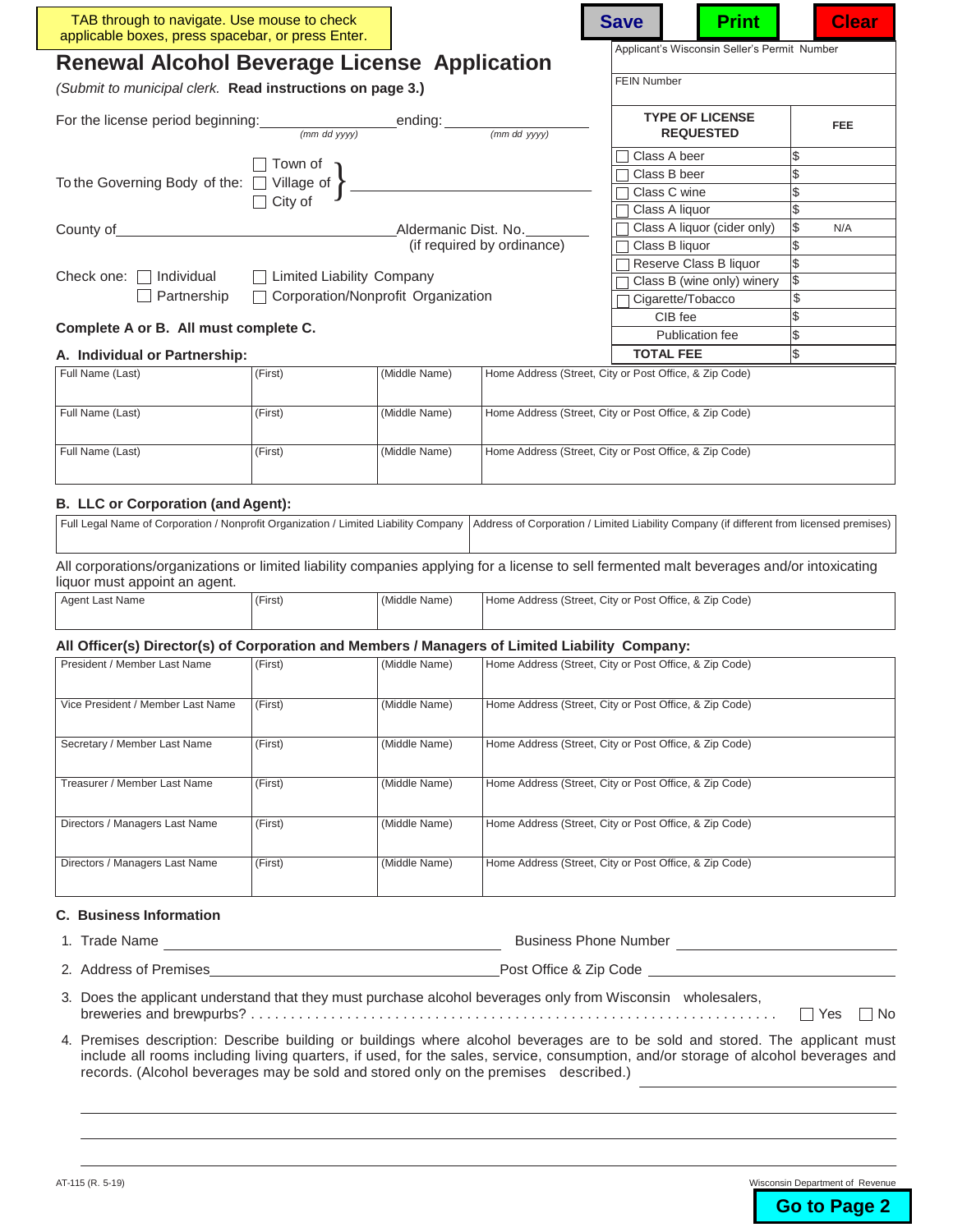| 5. Legal description (omit if street address is given on previous page):                                                                                                                                                                                                                                                                                                                                                                                  |            |      |
|-----------------------------------------------------------------------------------------------------------------------------------------------------------------------------------------------------------------------------------------------------------------------------------------------------------------------------------------------------------------------------------------------------------------------------------------------------------|------------|------|
| 6. a. Since filing of the last application, has the named licensee, any member of a partnership licensee, or any<br>member, officer, director, manager or agent for either a limited liability company licensee, or nonprofit<br>organization licensee been convicted of any offenses (excluding traffic offenses not related to alcohol)<br>for violation of any federal laws, any Wisconsin laws, any laws of other states, or ordinances of any county | $\Box$ Yes | No   |
| b. Are charges for any offenses presently pending (excluding traffic offenses not related to alcohol) against<br>the named licensee or any other persons affiliated with this license? If yes, explain fully on page 3.                                                                                                                                                                                                                                   | $\Box$ Yes | ∏ No |
| 7. Except for questions 6a and 6b, have there been any changes in the answers to the questions as submitted                                                                                                                                                                                                                                                                                                                                               | $\Box$ Yes | ∏ No |
|                                                                                                                                                                                                                                                                                                                                                                                                                                                           |            |      |
| 8. Was the profit or loss from the sale of alcohol beverages for the previous year reported on the Wisconsin Income                                                                                                                                                                                                                                                                                                                                       | $\Box$ Yes | l No |
|                                                                                                                                                                                                                                                                                                                                                                                                                                                           |            |      |
| 9. Does the applicant understand they must hold a Wisconsin Seller's Permit?<br>[phone (608) 266-2776]                                                                                                                                                                                                                                                                                                                                                    | Yes        | l No |
| 10. Does the applicant understand that alcohol beverage invoices must be kept at the licensed premises for 2 years<br>from the date of invoice and made available for inspection by law enforcement?                                                                                                                                                                                                                                                      | ∣ Yes      | l No |
| 11. Is the applicant indebted to any wholesaler beyond 15 days for beer or 30 days for liquor?                                                                                                                                                                                                                                                                                                                                                            | $\Box$ Yes | ⊟ No |
| (Note: Renewal of licenses may be denied pursuant to a local ordinance, if the licensee owes municipal taxes,<br>assessments or other fees).                                                                                                                                                                                                                                                                                                              | $\Box$ Yes | ∩ No |

**READ CAREFULLY BEFORE SIGNING:** Under penalty provided by law, the undersigned states that each of the above questions has been truthfully answered to the best of the knowledge of the signer. The signer agrees that he/she is the person named in the foregoing application; that the applicant has read and made a complete answer to each question, and that the answers in each instance are true and correct. The undersigned further understands that any license issued contrary to Chapter 125 of the Wisconsin Statutes shall be void, and under penalty of state law, the applicant may be prosecuted for submitting false statements and affidavits in connection with this application. Any person who knowingly provides materially false information on this application may be required to forfeit not more than \$1,000.

| Contact Person's Name (Last, First, M.I.) | Title / Member | Date                 |
|-------------------------------------------|----------------|----------------------|
| Signature                                 | Phone Number   | <b>Email Address</b> |

#### **TO BE COMPLETED BY CLERK**

| Date received and filed with municipal clerk | Date reported to council / board | Date license granted              |
|----------------------------------------------|----------------------------------|-----------------------------------|
| License number issued                        | Date license issued              | Signature of Clerk / Deputy Clerk |